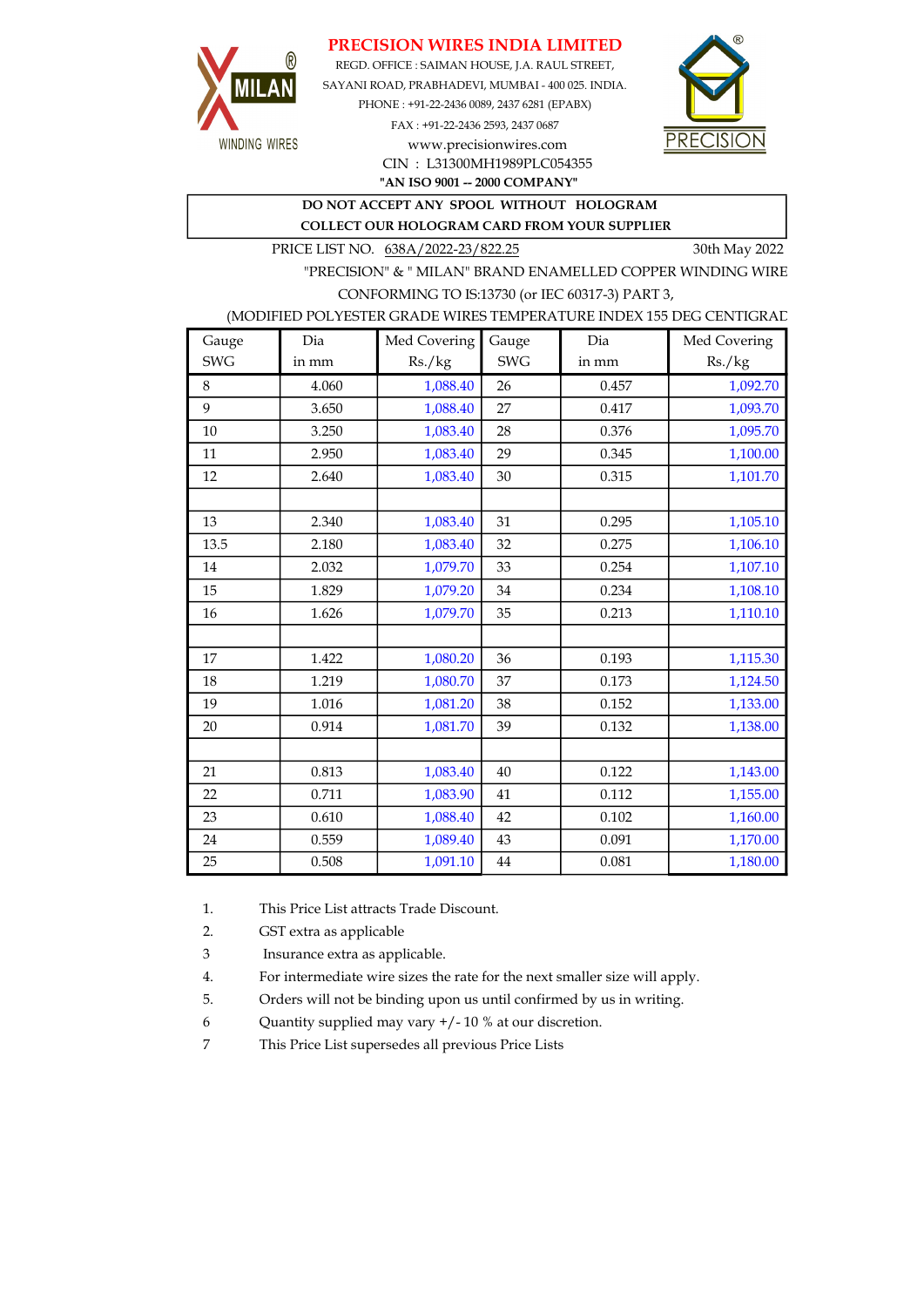

## PRECISION WIRES INDIA LIMITED

SAYANI ROAD, PRABHADEVI, MUMBAI - 400 025. INDIA. PHONE : +91-22-2436 0089, 2437 6281 (EPABX) FAX : +91-22-2436 2593, 2437 0687 www.precisionwires.com REGD. OFFICE : SAIMAN HOUSE, J.A. RAUL STREET,



CIN : L31300MH1989PLC054355 "AN ISO 9001 -- 2000 COMPANY"

DO NOT ACCEPT ANY SPOOL WITHOUT HOLOGRAM COLLECT OUR HOLOGRAM CARD FROM YOUR SUPPLIER

PRICE LIST NO.  $638B/2022-23/822.25$  30th May 2022

"PRECISION" & " MILAN" BRAND ENAMELLED COPPER WINDING WIRE CONFORMING TO IS:13730 PART 13, ( IEC 60317-13)

#### (DUAL COATED WIRES CLASS H+ WIRES TEMPERATURE INDEX 200 DEG CENTIGRAD

| Gauge      | Dia   | Med Covering | Gauge      | Dia   | Med Covering |
|------------|-------|--------------|------------|-------|--------------|
| <b>SWG</b> | in mm | Rs./kg       | <b>SWG</b> | in mm | Rs./kg       |
| 8          | 4.060 | 1,113.20     | 26         | 0.457 | 1,114.90     |
| 9          | 3.650 | 1,113.20     | 27         | 0.417 | 1,116.40     |
| 10         | 3.250 | 1,110.20     | 28         | 0.376 | 1,117.90     |
| 11         | 2.950 | 1,110.20     | 29         | 0.345 | 1,121.40     |
| 12         | 2.640 | 1,110.20     | 30         | 0.315 | 1,122.40     |
|            |       |              |            |       |              |
| 13         | 2.340 | 1,110.20     | 31         | 0.295 | 1,125.30     |
| 13.5       | 2.180 | 1,110.20     | 32         | 0.275 | 1,126.30     |
| 14         | 2.032 | 1,105.70     | 33         | 0.254 | 1,127.30     |
| 15         | 1.829 | 1,105.20     | 34         | 0.234 | 1,128.30     |
| 16         | 1.626 | 1,105.70     | 35         | 0.213 | 1,130.30     |
|            |       |              |            |       |              |
| 17         | 1.422 | 1,106.20     | 36         | 0.193 | 1,134.80     |
| 18         | 1.219 | 1,106.70     | 37         | 0.173 | 1,141.80     |
| 19         | 1.016 | 1,107.20     | 38         | 0.152 | 1,150.30     |
| 20         | 0.914 | 1,107.70     | 39         | 0.132 | 1,155.30     |
|            |       |              |            |       |              |
| 21         | 0.813 | 1,109.40     | 40         | 0.122 | 1,160.30     |
| 22         | 0.711 | 1,109.90     | 41         | 0.112 | 1,172.30     |
| 23         | 0.610 | 1,111.90     | 42         | 0.102 | 1,180.30     |
| 24         | 0.559 | 1,112.90     | 43         | 0.091 | 1,187.30     |
| 25         | 0.508 | 1,113.90     | $\bf 44$   | 0.081 | 1,197.30     |

- 1. This Price List attracts Trade Discount.
- 2. GST extra as applicable
- 3 Insurance extra as applicable.
- 4. For intermediate wire sizes the rate for the next smaller size will apply
- 5. Orders will not be binding upon us until confirmed by us in writing.
- 6. Quantity supplied may vary  $+/-10\%$  at our discretion.
- 7 This Price List supersedes all previous Price Lists



## PRECISION WIRES INDIA LIMITED

REGD. OFFICE : SAIMAN HOUSE, J.A. RAUL STREET, SAYANI ROAD, PRABHADEVI, MUMBAI - 400 025. INDIA. PHONE : +91-22-2436 0089, 2437 6281 (EPABX)

> FAX : +91-22-2436 2593, 2437 0687 www.precisionwires.com CIN : L31300MH1989PLC054355